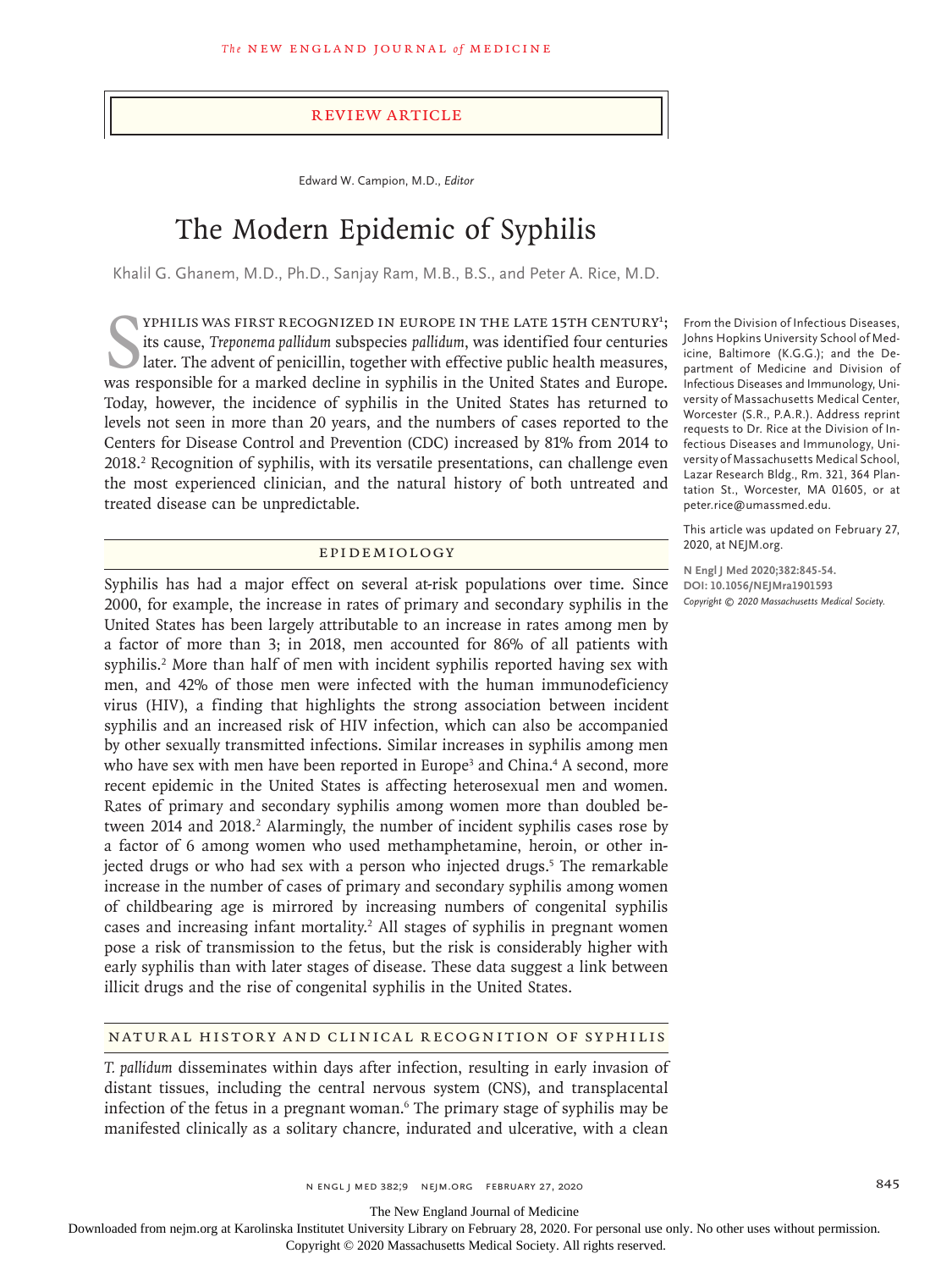

base (Fig. 1A), which typically appears at the site of contact with the sex partner's infectious lesion.8 The chancre is usually painless and may occur at extragenital sites such as the perirectal area, the rectum itself, or the oral cavity. Multiple painful anogenital ulcers may also occur.9

Clinical manifestations of secondary syphilis include a mild, nonpruritic rash, particularly on the palms and soles (Fig. 1B and 1C); fever; lymphadenopathy; mucosal lesions (e.g., mucous patches or condyloma latum); alopecia; periostitis; and occasionally hepatitis (often with high alkaline phosphatase values but minimally elevated aminotransferase levels) or nephritis. All these manifestations have a broad differential diagnosis. Primary syphilis and secondary syphilis are the sexually transmissible stages of infection.

Early latent syphilis, an asymptomatic stage, can occur between the primary and secondary stages and can also occur after the resolution of secondary-stage lesions. In up to 24% of patients, early latent syphilis is interrupted by relapse with recurrent, infectious secondary lesions (Fig. 2).10-13 The high proportion of cases of early latent syphilis suggests that primary syphilis and secondary syphilis frequently go unnoticed or are misidentified. The CDC uses a 1-year cutoff point for the duration of infection to demarcate early latent from late latent syphilis because most relapses occur within 1 year<sup>14</sup>; thus, syphilis may also be infectious in the early latent phase.

Asymptomatic or symptomatic neurologic involvement may occur during any stage of syphilis.13,15 Certain treponemal types (e.g., strain type 14d/f) may have an enhanced propensity to invade the CNS.16 CNS invasion by treponemes is accompanied by abnormal cerebrospinal fluid (CSF) findings in up to 50% of persons after early infection, even in the absence of clinical features (termed asymptomatic neurosyphilis). These CSF abnormalities typically resolve after recommended therapy for early syphilis. Early

846 **846** N ENGL J MED 382;9 NEJM.ORG FEBRUARY 27, 2020

The New England Journal of Medicine

Downloaded from nejm.org at Karolinska Institutet University Library on February 28, 2020. For personal use only. No other uses without permission.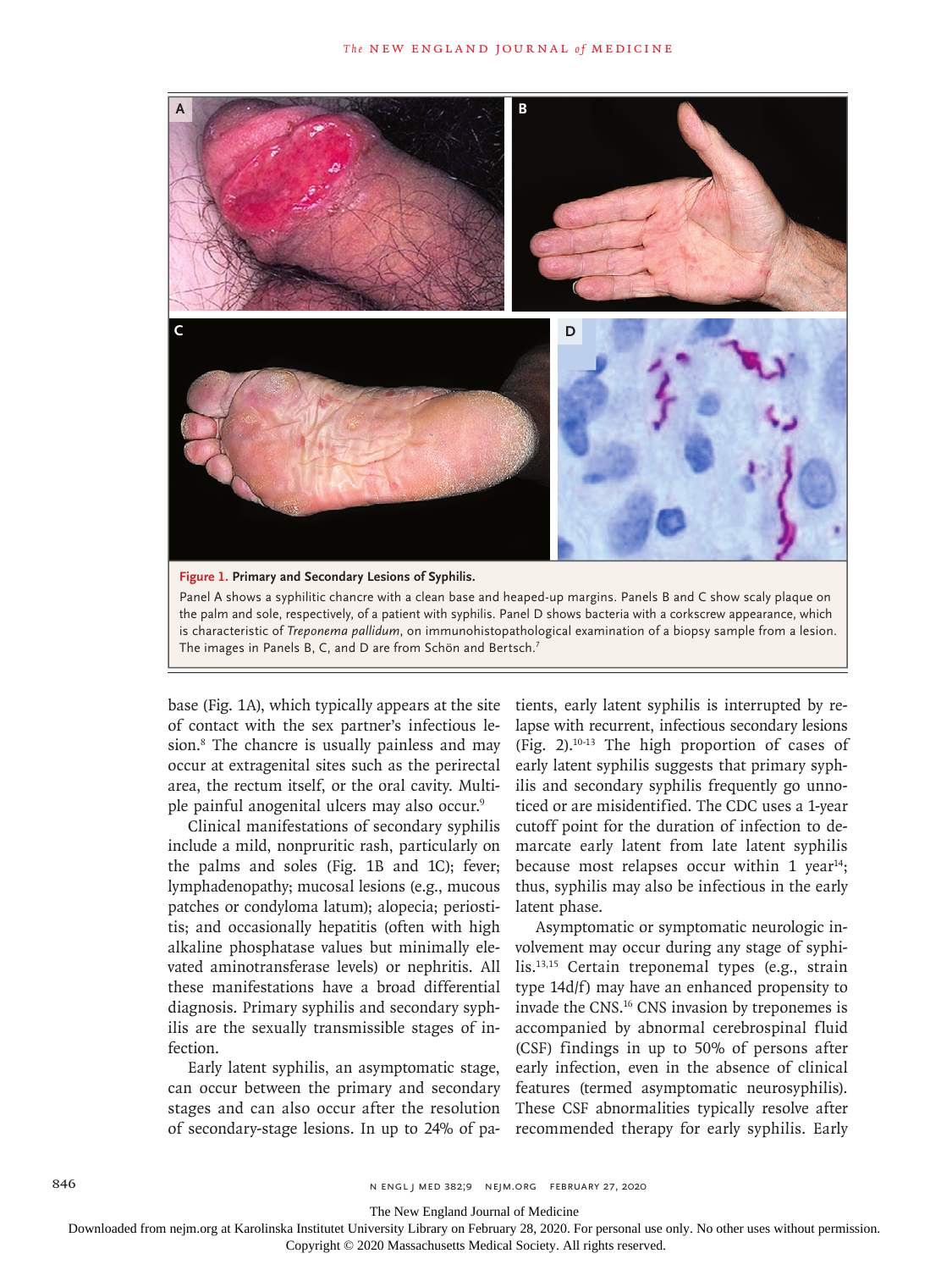

stages. Invasion of the central nervous system (CNS) by treponemes may not be a necessary prerequisite for the development of certain forms of ocular syphilis. Adapted from Ho and Lukehart.<sup>10</sup>

clinical findings (i.e., early neurosyphilis or be involved, resulting in meningomyelitis and "neurorecurrence") include meningitis, often a spinal vascular syphilis. The parenchymatous basilar form resulting in cranial-nerve abnor-forms, general paresis and tabes dorsalis, tend malities.<sup>13</sup> The tertiary (i.e., late) neurologic to occur later (>15 years after infection). Manimanifestations of syphilis are either meningovascular or parenchymatous.13 Meningovascular and cognitive and memory impairments, folsyphilis usually occurs 5 to 12 years after initial lowed by emotional lability, delusions, and parainfection but can occur earlier or later; manifes-noia. Manifestations of tabes dorsalis include tations may include hemiplegia, aphasia, and lightning pains, ataxia, bladder disturbances, seizures. The vessels of the spinal cord may also visceral crises, and rectal incontinence.

festations of general paresis include irritability

n engl j med 382;9 nejm.org February 27, 2020 847

The New England Journal of Medicine

Downloaded from nejm.org at Karolinska Institutet University Library on February 28, 2020. For personal use only. No other uses without permission.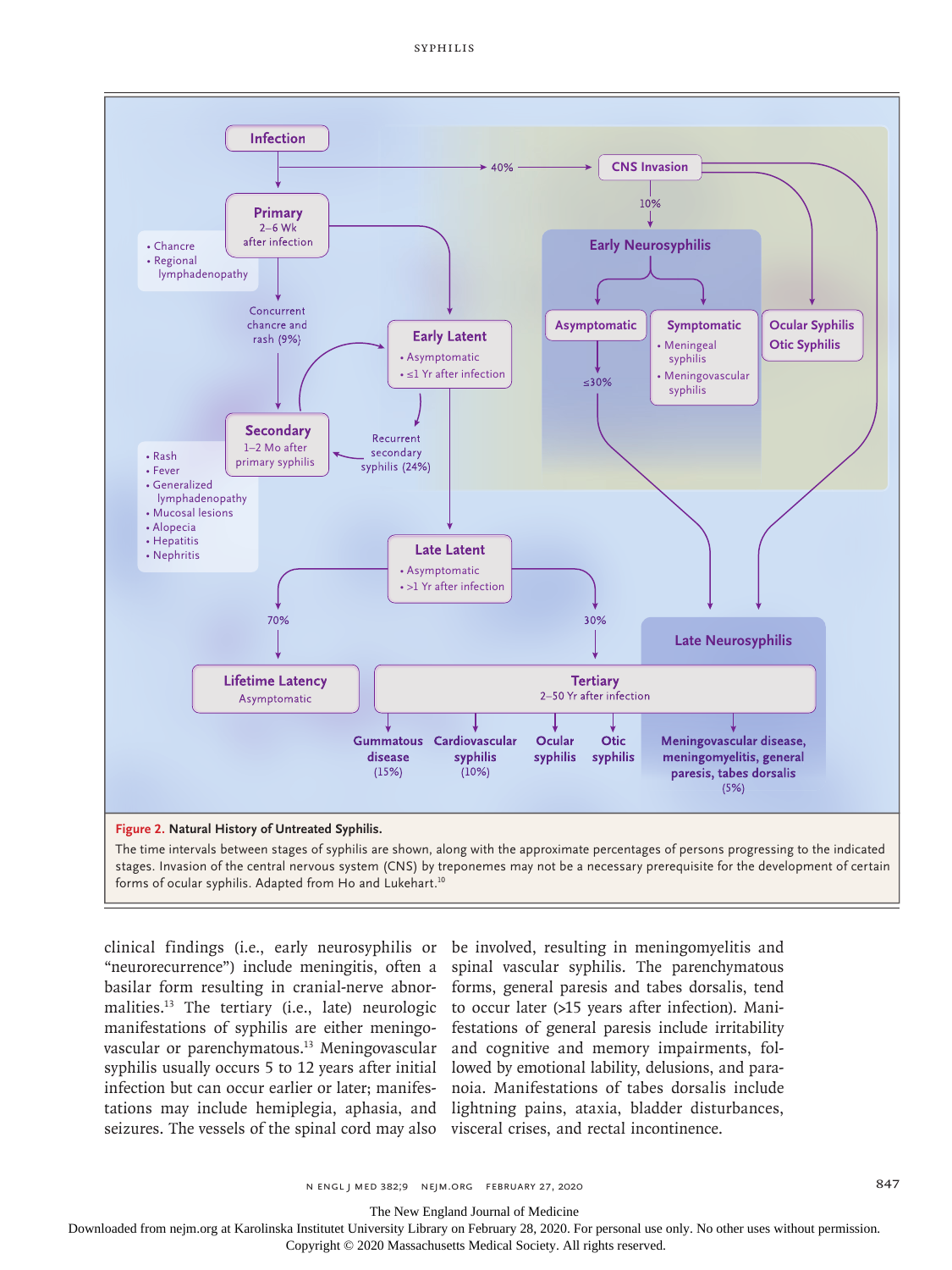Neurologic deficits, including recent visual or hearing changes, may be subtle and are often overlooked unless the clinician makes a specific inquiry.17 Ocular syphilis and otic syphilis are, technically, distinct entities from neurosyphilis but may occur concomitantly. Like neurosyphilis, they can occur during any stage of infection. Clusters of cases of ocular syphilis have been reported in the past 5 years throughout the United States.18,19 Ocular syphilis may affect any part of the eye (uveitis is the most common clinical presentation), and there are generally no pathognomonic characteristics to help guide the clinical diagnosis.20 Patients with otic syphilis usually present with hearing loss, tinnitus, or both.21 If either ocular or otic syphilis is suspected, the patient should be referred to a specialist for immediate evaluation in order to minimize long-term sequelae.

In addition to the neurologic manifestations, cardiovascular disorders and gummas are the other tertiary manifestations of syphilis.<sup>8</sup> Cardiovascular syphilis occurs 15 to 30 years after infection and may lead to the development of aortic aneurysms (often involving the ascending aorta), aortic insufficiency, coronary-artery stenosis, and myocarditis. Gummatous syphilis (also called late benign syphilis) represents a proliferative granulomatous process that can occur in any tissue, including the brain.

#### Diagnostic Tests

Most clinical settings lack the capacity to perform direct detection of *T. pallidum* with darkfield microscopy when lesions are present. Nucleic acid amplification tests to detect *T. pallidum* from lesions are not approved by the Food and Drug Administration (FDA) but may be used to diagnose primary, secondary, or congenital syphilis.22 However, a negative nucleic acid amplification test does not rule out the infection. When tissue sections are available, immunohistopathological identification of organisms is the preferred method for detecting *T. pallidum* (Fig. 1D).

The majority of syphilis cases are diagnosed by means of serologic testing. Two algorithms are commonly used, and both require two-stage testing.23 The algorithms vary only in the order in which the tests are performed. The standard screening algorithm begins with a nontreponemal test (e.g., a rapid plasma reagin [RPR] or Venereal Disease Research Laboratory [VDRL] test), with reactivity confirmed with the use of a highly sensitive and specific treponemal test (e.g., the *T. pallidum* particle-agglutination test or an automated enzyme or chemiluminescence immunoassay). With the reverse screening algorithm, the treponemal test is used initially; reactive serum samples are then reflex-tested with the nontreponemal test, providing titers that are necessary for clinical management. If the nontreponemal test is nonreactive, further testing is necessary with a confirmatory treponemal test that uses antigens distinct from those in the initial treponemal test. The interpretation of serologic test results is the same, irrespective of the testing algorithm used (Table 1, and Fig. S1 in the Supplementary Appendix, available with the full text of this article at NEJM.org). Performance characteristics of the algorithms are influenced by the prevalence of syphilis (Fig. S2).

A few important properties of serologic tests for syphilis can help with the interpretation of the algorithm results. Serologic results are nonreactive in up to 30% of persons with primary syphilis, and testing should therefore be repeated in 2 weeks if the initial test result is nonreactive. Nontreponemal test titers often decline rapidly after treatment but may also decline, although more slowly, in the absence of treatment. Treponemal tests remain reactive irrespective of the treatment history, but up to 24% of patients treated in the early stage of syphilis have seroreversion years after therapy<sup>24</sup> (Fig. 3).

Several serologic point-of-care tests that detect treponemal antibodies, nontreponemal antibodies, a combination of treponemal and nontreponemal antibodies, or a combination of HIV and treponemal antibodies are available worldwide.<sup>27</sup> Only one point-of-care test that detects treponemal antibodies has been approved by the FDA. Although the potential value of point-ofcare tests could be substantial in some clinical settings (e.g., resource-limited antenatal care $^{28}$ ), the data on their performance characteristics in the field are limited, and their use should be accompanied by a robust quality-assurance program.

There are no standard tests for the diagnosis of neurosyphilis, so a combination of laboratory tests and clinical signs and symptoms is used. A reactive CSF nontreponemal test is highly predictive of neurosyphilis, although it is less than 80% sensitive. A CSF treponemal test can be

The New England Journal of Medicine

Downloaded from nejm.org at Karolinska Institutet University Library on February 28, 2020. For personal use only. No other uses without permission.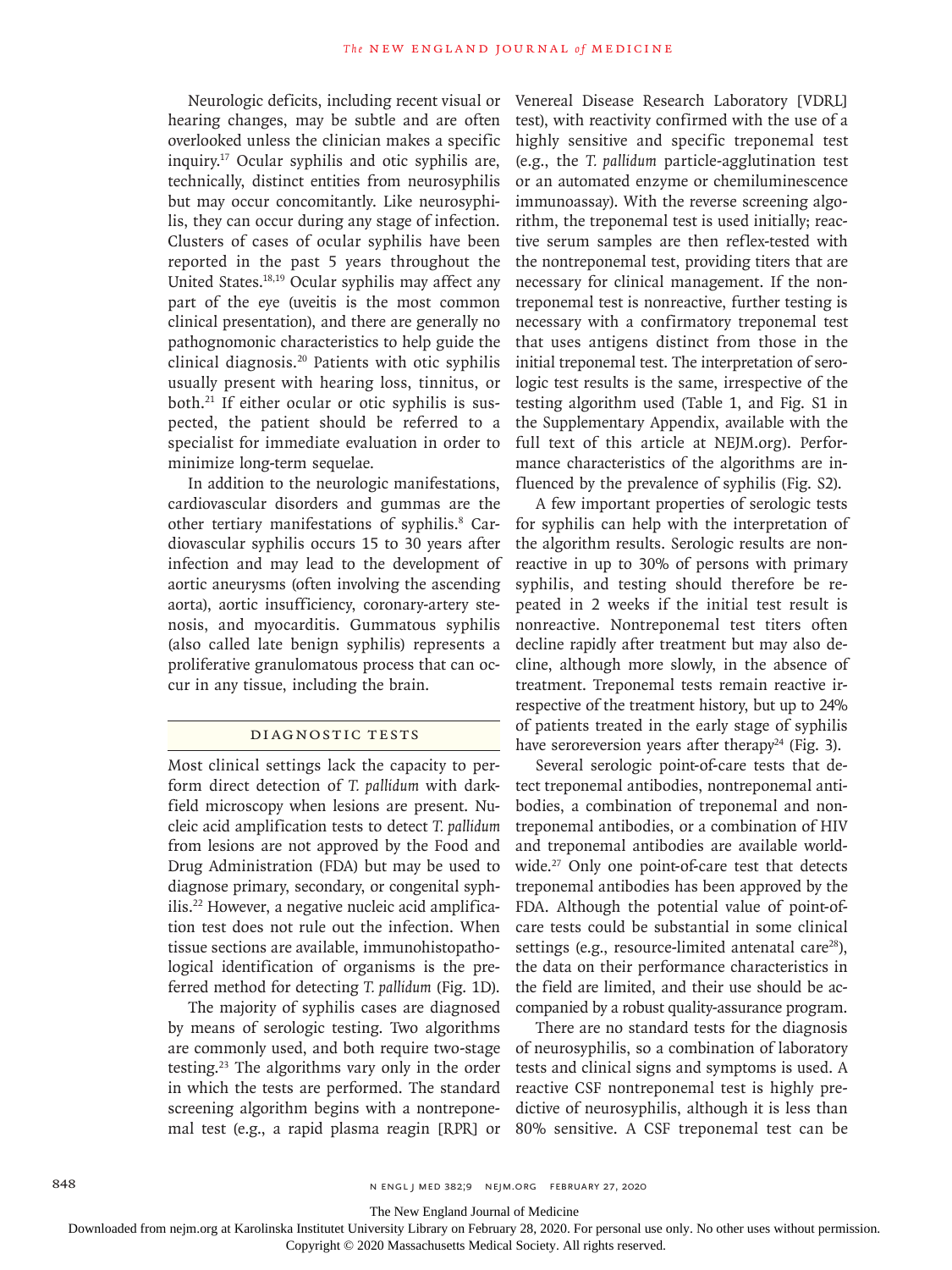| Table 1. Traditional and Reverse-Sequence Algorithms for Serologic Testing.* |             |             |                              |                                                                                                                                                                                                      |
|------------------------------------------------------------------------------|-------------|-------------|------------------------------|------------------------------------------------------------------------------------------------------------------------------------------------------------------------------------------------------|
| Algorithm                                                                    | <b>NTT</b>  | тт          | Confirmatory TT <sup>+</sup> | Interpretation:                                                                                                                                                                                      |
| Traditional                                                                  | Nonreactive |             |                              | No serologic evidence of syphilis (most likely)<br>Early primary syphilis (extremely recent infection cannot<br>be ruled out)<br>Treated or long-standing untreated syphilis                         |
| Traditional                                                                  | Reactive    | Nonreactive |                              | Biologic false positive NTT                                                                                                                                                                          |
| Traditional and<br>reverse-sequence                                          | Reactive    | Reactive    |                              | Untreated syphilis (likely)<br>Treated syphilis (likely)<br>Endemic treponematoses                                                                                                                   |
| Reverse-sequence                                                             | Nonreactive | Reactive    | Nonreactive                  | Biologic false positive TT¶                                                                                                                                                                          |
| Reverse-sequence                                                             | Nonreactive | Reactive    | Reactive                     | Treated syphilis (most likely)<br>Long-standing untreated syphilis<br>Early primary syphilis (before NTT has turned positive)<br>Prozone reaction (more common with VDRL test than<br>with RPR test) |
| Reverse-sequence                                                             |             | Nonreactive |                              | No serologic evidence of syphilis (most likely)<br>Early primary syphilis (extremely recent infection cannot<br>be ruled out)<br>Long-standing treated syphilis if TT shows seroreversion            |

\* The traditional algorithm starts with a nontreponemal test (NTT) followed, if reactive, by a confirmatory treponemal test (TT). The reversesequence algorithm starts with a TT (e.g., fluorescent treponemal-antibody absorption test, *Treponema pallidum* particle agglutination test, or automated enzyme or chemiluminescence immunoassay), followed, if reactive, by an NTT. RPR denotes rapid plasma reagin, and VDRL Venereal Disease Reference Laboratory.

† The confirmatory TT should be different from the TT performed initially.

‡ The likely or most likely interpretation of test results is noted for each algorithm.

Causes of a biologic false positive NTT include older age, autoimmune diseases, infections (e.g., human immunodeficiency virus infection), and drug use; pregnancy as a cause is controversial.

¶ Causes of a biologic false positive TT include infections (e.g., Lyme disease), autoimmune diseases, and older age.

sensitive, but it lacks specificity owing to passive transfer of serum treponemal IgG antibodies across the blood–CSF barrier or to traces of blood in the CSF. Although not usually recommended, a CSF treponemal test may be useful to rule out neurosyphilis when the pretest probability is moderate to low.<sup>29</sup> A polymerase-chain reaction assay of CSF for *T. pallidum*, although specific, is insensitive.<sup>22</sup> Pleocytosis (>5 cells per cubic millimeter; >20 cells per cubic millimeter in HIV-infected patients who are not receiving antiretroviral therapy) is a sensitive but not a specific marker for neurosyphilis. CSF protein levels may be elevated in patients with neurosyphilis, but this finding has limited sensitivity and specificity.

#### Management of Syphilis

### **CSF Examination**

The CDC does not recommend routine CSF examination for persons with early syphilis, irrespective of HIV status, unless neurologic signs are present.14 A CSF examination is necessary in

all patients with neurologic signs or symptoms and in neurologically asymptomatic patients with evidence of tertiary syphilis.<sup>14</sup> In addition, a CSF examination may be considered in neurologically asymptomatic patients with inadequate serologic responses on nontreponemal testing after therapy (see the discussion below).<sup>14</sup> Risk factors for neurosyphilis in HIV-infected patients include a serum RPR titer of 1:32 or higher, a peripheralblood CD4 count of 350 cells per cubic millimeter or lower, and an absence of antiretroviral therapy.30,31 The estimated risk of neurosyphilis (asymptomatic or symptomatic) in this population is not well defined, partly because of inconsistencies in the definition of neurosyphilis among studies. Evidence that identification of asymptomatic neurosyphilis predicts treatment failure is insufficient, even in patients with HIV infection.32 Some experts recommend CSF examination in such patients, but support from high-quality data is lacking. A CSF examination is not necessary to diagnose ocular or otic syphilis in patients with reactive serologic tests because up to 30% of patients with ocular syphilis<sup>33</sup>

n engl j med 382;9 nejm.org February 27, 2020 849

The New England Journal of Medicine

Downloaded from nejm.org at Karolinska Institutet University Library on February 28, 2020. For personal use only. No other uses without permission.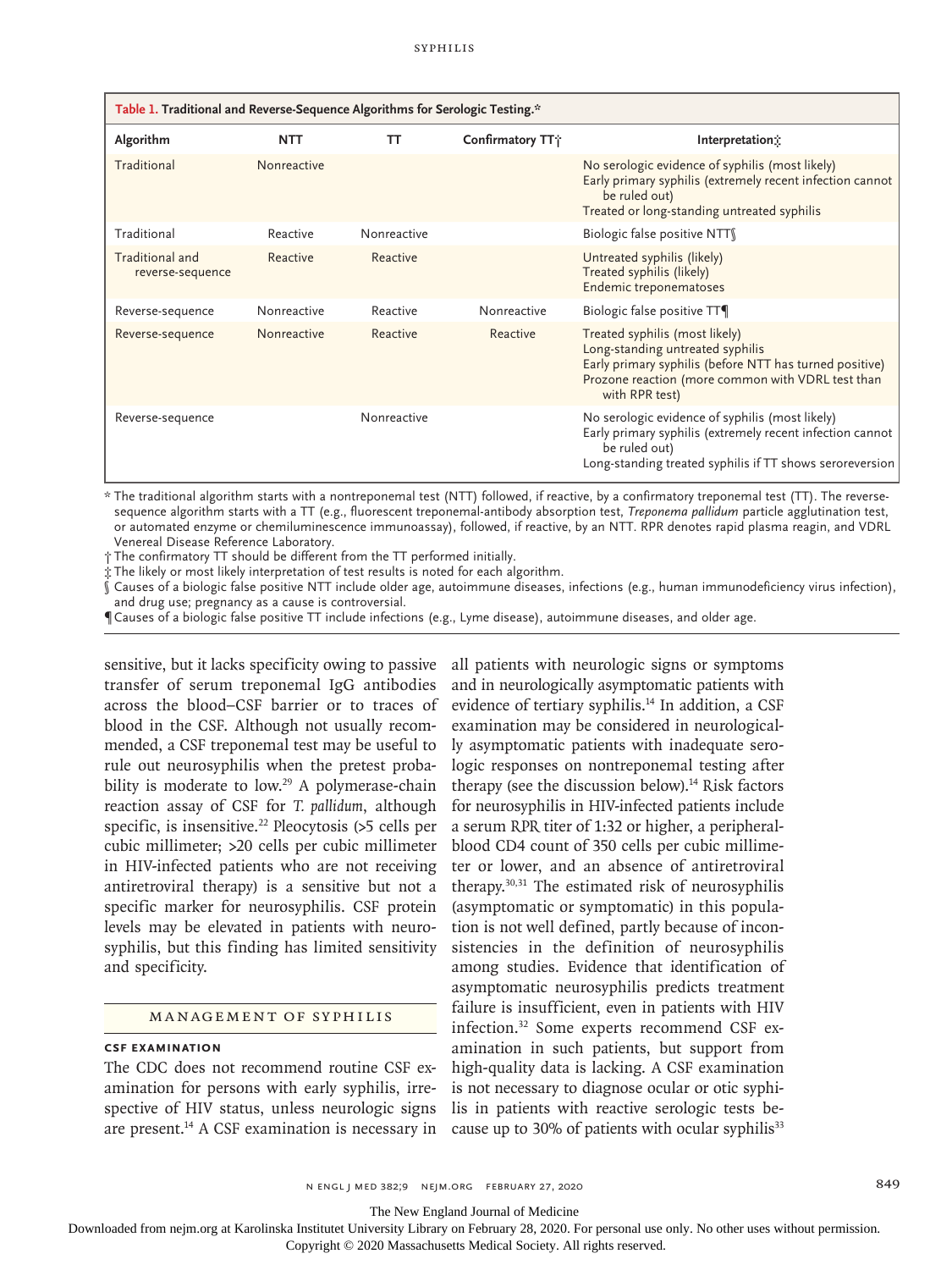

#### **Figure 3. Serologic Responses (in Serum) throughout the Natural History of Treated and Untreated Syphilis.**

We assume that treatment occurred in the secondary stage and that outcomes are measured at 1 year, on the basis of information from Romanowski et al.<sup>24</sup> Seroreversion of the nontreponemal test (NTT) titer occurs in 22% of patients who are treated; a decrease in the NTT titer by a factor of 4 or more is associated with serologic cure in 80%, and a decrease in the NTT titer by a factor of less than 4 is associated with serologic nonresponse in 11.5%. Treponemal antibodies that are detected by means of treponemal tests, with the exception of the fluorescent treponemal-antibody absorption test, are in general more sensitive than nontreponemal antibodies (detected by means of NTTs) in patients with primary syphilis.<sup>25,26</sup> Up to 24% of patients treated in the early stage of syphilis show seroreversion of their treponemal tests years after therapy (not shown). The gray bars and blue

> and up to 90% of patients with otic syphilis<sup>34</sup> have a normal CSF examination.

#### **Antimicrobial Agents**

Penicillin is highly effective for all stages of syphilis and is the drug of choice. $35$  Resistance to penicillin has not been observed in *T. pallidum*. A single dose of 2.4 million units of long-acting penicillin G benzathine, given intramuscularly, sustains treponemicidal drug levels in blood for 7 to 10 days and is effective in the treatment of uncomplicated early syphilis (Table 2).<sup>14</sup> Late latent syphilis is treated with a total of three doses of penicillin G benzathine, given at weekly intervals. Although 7 days is the ideal interval between doses, up to 10 days between doses may be acceptable in nonpregnant adults.<sup>36</sup> Recent shortages of penicillin G benzathine underscore the importance of establishing alternative treatment regimens, particularly in pregnant women. Persons with neurosyphilis or ocular or otic syphilis are treated with intravenous aqueous penicillin G because of the inability to achieve measurable levels of penicillin G benzathine in the CSF.37 For persons with a documented penicillin allergy, desensitization and treatment with penicillin are recommended. Limited data preclude the use of alternative antibiotic agents, which should be considered only when treatment with penicillin is not possible or is absolutely contraindicated.

Studies in the 1950s suggested that tetracycline was effective in treating early syphilis.<sup>38</sup> Subsequently, small retrospective analyses have shown that the efficacy of oral doxycycline is similar to that of penicillin G benzathine. $39,40$ Limited data have shown that doxycycline administered for 28 days is also effective for late latent syphilis in persons with or without HIV infection.<sup>41</sup>

Ceftriaxone has been shown to have efficacy similar to that of penicillin in all stages of syphilis, although the data are restricted to observational studies.<sup>42,43</sup> Ceftriaxone penetrates the CNS well and is an option for treating neurosyphilis in nonpregnant adults with penicillin allergy in whom desensitization is not possible. Ampicillin and amoxicillin are treponemicidal in a rabbit model of syphilis<sup>44</sup> and in treponemal  $loss-of-motility$  assays in vitro, $45$  but the use of these agents as alternatives for management is not yet supported by robust evidence.46

Azithromycin has been shown to be effective for the treatment of early syphilis in several randomized trials.47 However, resistance to azithromycin and other macrolides (A→G mutations at position 2058 or 2059 in 23S ribosomal DNA) has been detected globally.<sup>48,49</sup> Azithromycin should no longer be used for the treatment of syphilis in most clinical settings.<sup>50</sup>

#### **Screening during Pregnancy**

All women should be screened for syphilis early in pregnancy. Women at high risk for infection should be screened again at 28 weeks of gestation and at delivery. Although there is a critical need for alternatives to parenteral penicillin regimens during pregnancy, data supporting the use of alternative regimens are insufficient at this time.51 Despite the lack of evidence, some experts recommend an additional dose of peni-

The New England Journal of Medicine

Downloaded from nejm.org at Karolinska Institutet University Library on February 28, 2020. For personal use only. No other uses without permission.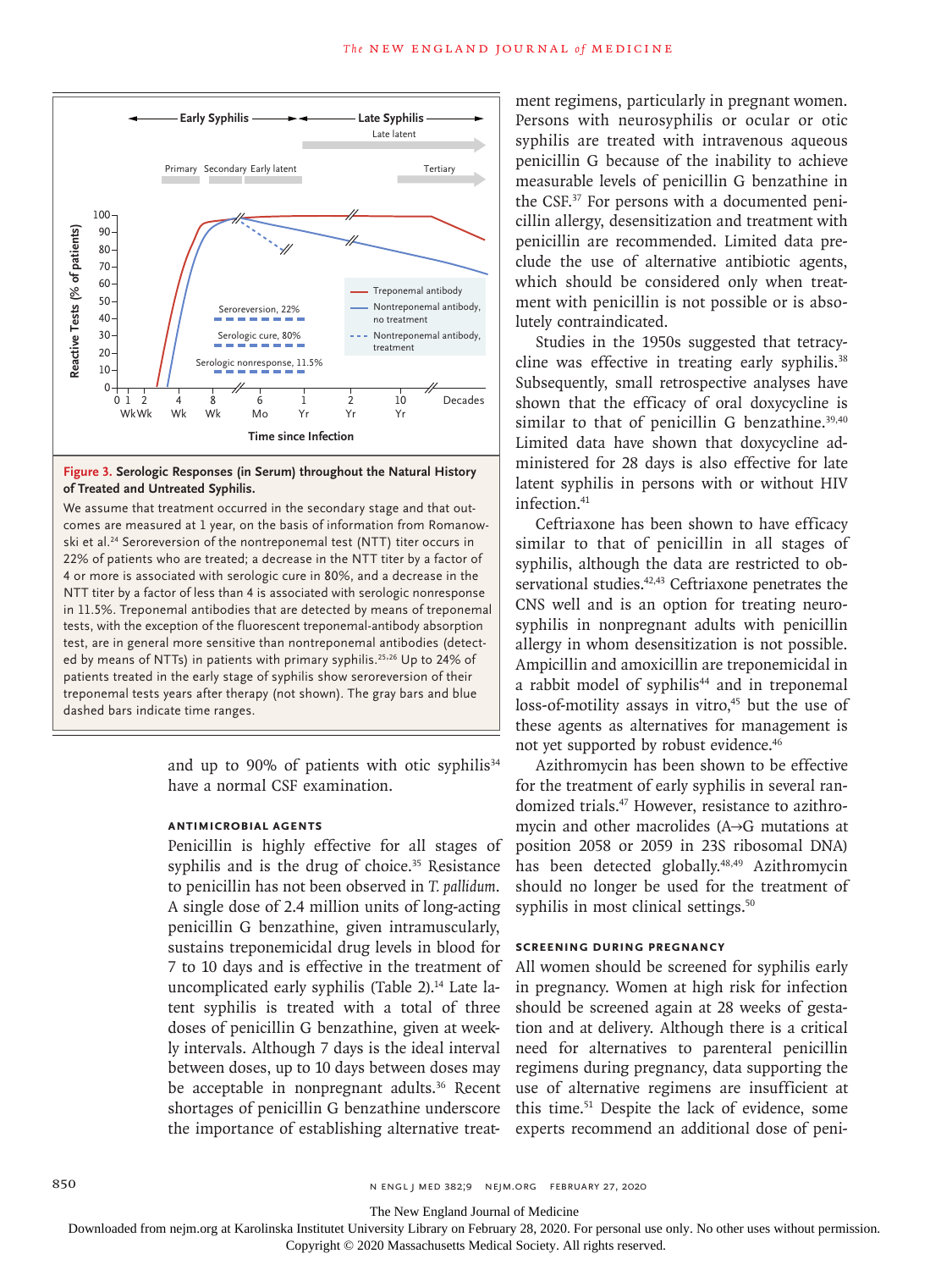cillin G benzathine 1 week after the first dose for the treatment of early syphilis because of an increase in the volume of distribution. For the treatment of late latent infection in pregnant women, the full course of penicillin G benzathine should be repeated if the interval between doses is more than 7 days.<sup>14,52</sup>

#### **Testing in Elderly Persons with Reactive Serologic Tests and Cognitive Decline**

Although serologic testing for syphilis in elderly patients undergoing an evaluation for dementia is not routinely recommended in most clinical settings,<sup>53</sup> such testing is frequently performed. Consequently, patients may be found to have reactive serologic tests (a reactive treponemal test accompanied by either a reactive or a nonreactive nontreponemal test). Information about a history of syphilis, treatment, and nontreponemal titers may be valuable but is rarely available. Before CSF testing is performed, clinicians should estimate the probability of syphilis (by noting the presence or absence of symptoms consistent with general paresis, for example), as opposed to another diagnosis, as a cause of the observed neurologic findings. If the pretest probability is moderate or high, a CSF examination is warranted. If the pretest probability is low and no information about prior treatment is available, clinicians may elect to forgo a CSF examination and provide treatment with three weekly doses of penicillin G benzathine.<sup>54</sup> Despite the lack of consistent treponemicidal concentrations in the CSF, three weekly doses of penicillin G benzathine was an approved alternative regimen for the treatment of neurosyphilis until the early 1980s and was reasonably effective.<sup>55,56</sup>

#### **Nontreponemal Titer Responses after Therapy**

The major goal of treatment for syphilis is a clinical and serologic cure. In the preantibiotic era, the complete seroreversion of nontreponemal titers from reactive to nonreactive was often considered to constitute a serologic cure. That definition was used because patients with early syphilis in whom nontreponemal titers did not serorevert (often referred to as "serofast" titers) were more likely to have subsequent neurologic complications. With the availability of antibiotics and more sensitive nontreponemal tests, se-



**Table 2. Treatment Guidelines for Antimicrobial Management of Syphilis.\***

\* Treatment guidelines are from the Centers for Disease Control and Prevention (Workowski and Bolan<sup>14</sup>). IM denotes intramuscular, and IV intravenous. † Some experts recommend an additional IM dose of 2.4 million units of penicillin G benzathine, given 1 week later.

rologic cure now refers to a decline by a factor of 4 or more in nontreponemal titers 6 to 12 months after therapy for early syphilis and 12 to 24 months after therapy for late syphilis. This definition of a serologic cure is based, surprisingly, on scant objective data<sup>24,57</sup> but on more than 70 years of clinical experience.

When treatment does not result in the expected decline by a factor of 4 or more in nontreponemal titers and reinfection is deemed unlikely, the term "serologic nonresponse" is used. About 20% of patients with early syphilis have a serologic nonresponse at 6 months; this proportion declines to 11.5% at 12 months.<sup>58</sup> The implications of a serologic nonresponse, however, are not well defined.59 Clinically, it is unclear whether patients with a serologic nonresponse are at increased risk for disease progression hence, the current recommendation to consider a CSF examination.14 Studies assessing the risks of neurosyphilis among persons with a serologic nonresponse have yielded mixed findings, depending on the population being studied.<sup>60,61</sup>

The New England Journal of Medicine

Downloaded from nejm.org at Karolinska Institutet University Library on February 28, 2020. For personal use only. No other uses without permission.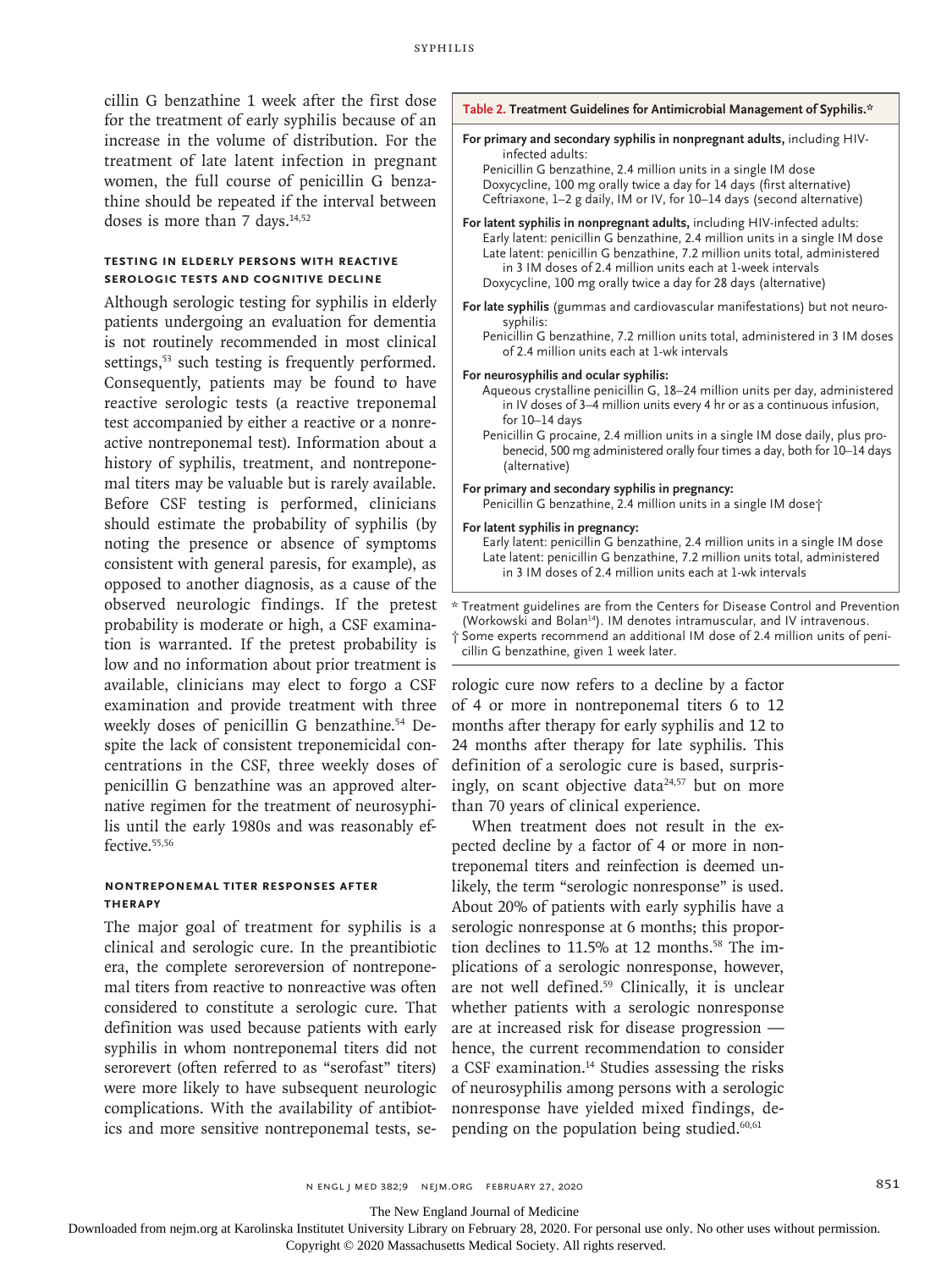Whether additional antibiotic therapy is warranted in patients with syphilis and a serologic nonresponse is unclear.58,62 A controlled study did not reveal improved serologic outcomes in patients who received additional antibiotic therapy.63 No studies have assessed long-term clinical outcomes. Consequently, clinicians should wait a full 12 months after therapy for early syphilis and 24 months after therapy for late syphilis before considering whether a CSF examination, additional therapy, or both are warranted. Serologic responses in HIV-infected persons are slower.<sup>64</sup> The use of the term "serofast" is confusing because it has been used to suggest a serologic nonresponse (which has unknown clinical significance), a decline in nontreponemal titers by a factor of 4 or more but lack of seroreversion (which represents a serologic cure), or a combination of the two. Today, in the antibiotic era, the only meaningful definition of serofast is a serologic nonresponse.

#### **Follow-up for Patients with Neurosyphilis**

Current guidelines recommend repeating the CSF examinations at 6-month intervals until CSF measures (e.g., pleocytosis) normalize.14 Two studies suggest that appropriate declines in nontreponemal titers after therapy for neurosyphilis predict improved CSF measures in both immunocompetent persons and persons with HIV infection who are receiving effective antiretroviral therapy.65,66 Thus, repeat CSF examinations may not be necessary in most patients who have clinical and serologic responses.

## Prevention of Syphilis

The classic approach to prevention, outlined by Parran in the 1930s<sup>67</sup> and consisting of screening (Table S1), treatment, health services for reported. sexual partners, and education, remains the basis for syphilis control by public health authorities.68 These interventions, however, must adapt

to the modern world. Sexual-partner services in the era of geosocial networking apps have become more challenging because of the increased anonymity of encounters and the lack of physical social meeting spaces that are important for the identification of contacts.<sup>69</sup> Rates of serologic screening are lagging even among the highestrisk groups.70 Preexposure HIV prophylaxis, a highly effective HIV prevention strategy, may increase rates of syphilis.<sup>71</sup>

#### Future Directions

Vaccines for the prevention of syphilis are needed, and although progress has been made on this front, $72$  a viable candidate is years away. Recent data from two relatively small studies have provided preliminary evidence that a biomedical approach to prevention may be possible. In a study in Los Angeles, doxycycline administered prophylactically at a dose of 100 mg daily reduced the combined odds of syphilis, gonorrhea, and chlamydia infection by 73% in a group of 30 HIV-infected men who have sex with men.73 An open-label study involving 116 men who have sex with men showed that postexposure prophylaxis with doxycycline (200 mg given orally within 24 hours after a sexual encounter) resulted in a 73% reduction in the risk of incident syphilis over a mean follow-up period of 8.7 months.<sup>74</sup> Further studies are under way to establish the usefulness of such interventions and better define the associated risks (antibiotic resistance, as well as alterations in the microbiome and their consequences) in groups at high risk for syphilis. Thus, the routine use of doxycycline prophylaxis is not yet recommended but may become a useful biomedical preventive strategy in the near future.

No potential conflict of interest relevant to this article was

Disclosure forms provided by the authors are available with the full text of this article at NEJM.org.

We thank Sheila A. Lukehart, Ph.D., for her advice and assistance in preparing an earlier version of the manuscript.

#### **References**

**1.** Harper KN, Zuckerman MK, Harper ML, Kingston JD, Armelagos GJ. The origin and antiquity of syphilis revisited: an appraisal of Old World pre-Columbian evidence for treponemal infection. Am J Phys Anthropol 2011;146:Suppl 53:99-133. **2.** Sexually transmitted disease surveillance 2018. Atlanta: Centers for Disease Control and Prevention, 2019.

**3.** Spiteri G, Unemo M, Mårdh O, Amato-Gauci AJ. The resurgence of syphilis in high-income countries in the 2000s: a focus on Europe. Epidemiol Infect 2019;147:e143. **4.** Tao Y, Chen MY, Tucker JD, et al. A nationwide spatiotemporal analysis of syphilis over 21 years and implications for prevention and control in China. Clin Infect Dis 2020;70:136-9.

**5.** Kidd SE, Grey JA, Torrone EA, Weinstock HS. Increased methamphetamine, injection drug, and heroin use among women and heterosexual men with primary and secondary syphilis — United States, 2013–2017. MMWR Morb Mortal Wkly Rep 2019;68:144-8.

**6.** Lukehart SA. Biology of treponemes. In: Holmes KK, Sparling PF, Stamm WE,

852 **N ENGL | MED 382;9 NEIM.ORG FEBRUARY 27, 2020** 

The New England Journal of Medicine

Downloaded from nejm.org at Karolinska Institutet University Library on February 28, 2020. For personal use only. No other uses without permission.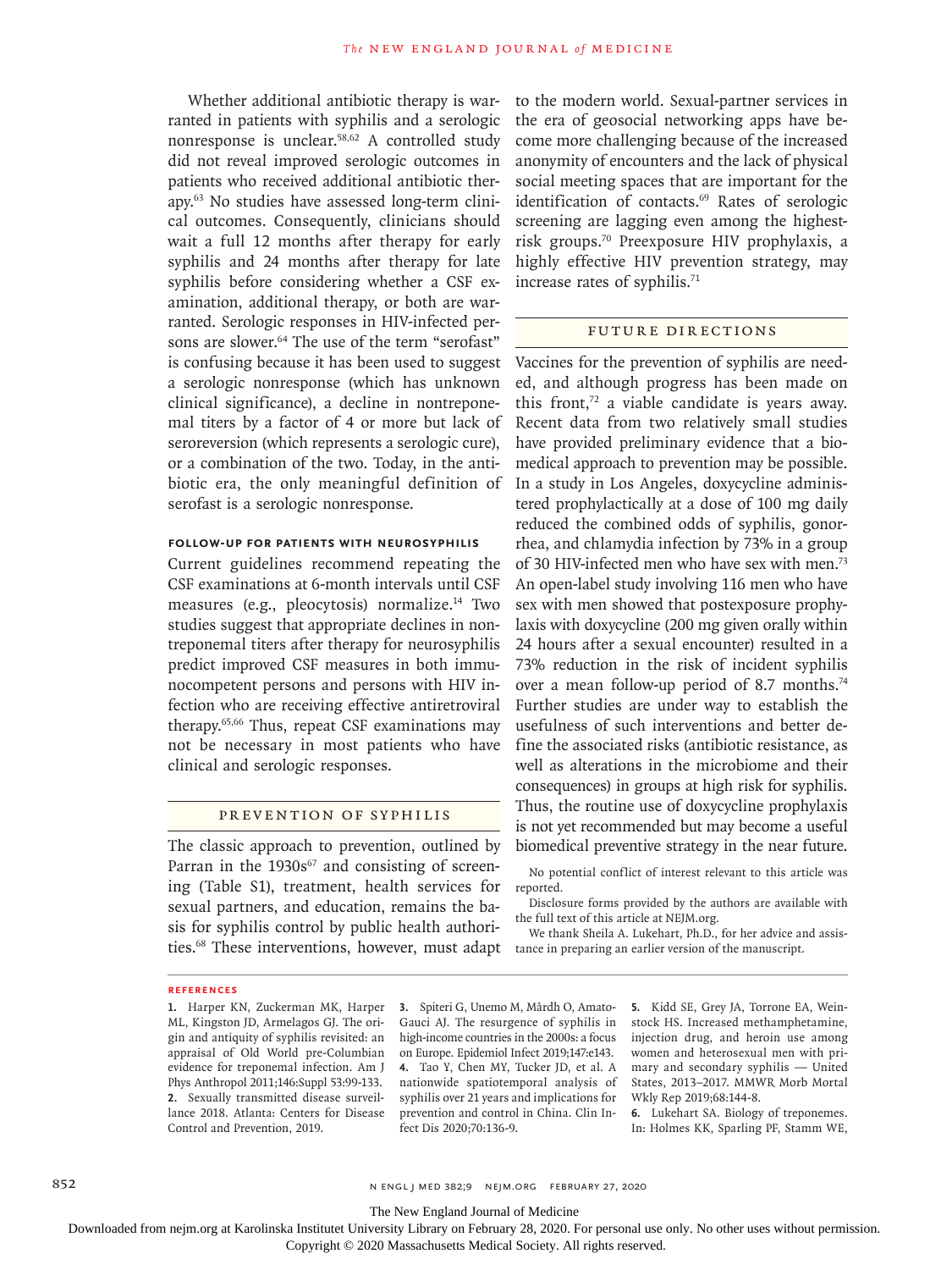et al., eds. Sexually transmitted diseases. 4th ed. New York: McGraw-Hill, 2008: 647-59.

**7.** Schön MP, Bertsch HP. Primary and Secondary Syphilis. N Engl J Med 2016; 374:372.

**8.** Sparling PF, Swartz MN, Musher DM, Healy BP. Clinical manifestations of syphilis. In: Holmes KK, Sparling PF, Stamm WE, et al., eds. Sexually transmitted diseases. 4th ed. New York: McGraw-Hill; 2008:661-84.

**9.** Towns JM, Leslie DE, Denham I, Azzato F, Fairley CK, Chen M. Painful and multiple anogenital lesions are common in men with Treponema pallidum PCRpositive primary syphilis without herpes simplex virus coinfection: a cross-sectional clinic-based study. Sex Transm Infect 2016;92:110-5.

**10.** Ho EL, Lukehart SA. Syphilis: using modern approaches to understand an old disease. J Clin Invest 2011;121:4584- 92.

**11.** Clark EG, Danbolt N. The Oslo study of the natural history of untreated syphilis; an epidemiologic investigation based on a restudy of the Boeck-Bruusgaard material; a review and appraisal. J Chronic Dis 1955;2:311-44.

**12.** Stokes JH, Beerman H,Ingram NR. Modern Clinical Syphilology. Philadelphia: W.B. Saunders, 1944.

**13.** Merritt HH, Adams RD, Solomon HC. Neurosyphilis. New York: Oxford University Press, 1946.

**14.** Workowski KA, Bolan GA. Sexually transmitted diseases treatment guidelines, 2015. MMWR Recomm Rep 2015; 64(RR-03):1-137.

**15.** Ropper AH. Neurosyphilis. N Engl J Med 2019;381:1358-63.

**16.** Marra C, Sahi S, Tantalo L, et al. Enhanced molecular typing of Treponema pallidum: geographical distribution of strain types and association with neurosyphilis. J Infect Dis 2010;202:1380-8.

**17.** Davis AP, Stern J, Tantalo L, et al. How well do neurologic symptoms identify individuals with neurosyphilis? Clin Infect Dis 2018;66:363-7.

**18.** Woolston S, Cohen SE, Fanfair RN, Lewis SC, Marra CM, Golden MR. A cluster of ocular syphilis cases — Seattle, Washington, and San Francisco, California, 2014–2015. MMWR Morb Mortal Wkly Rep 2015;64:1150-1.

**19.** Oliver SE, Aubin M, Atwell L, et al. Ocular syphilis — eight jurisdictions, United States, 2014–2015. MMWR Morb Mortal Wkly Rep 2016;65:1185-8.

**20.** Woolston SL, Dhanireddy S, Marrazzo J. Ocular syphilis: a clinical review. Curr Infect Dis Rep 2016;18:36.

**21.** Theeuwen H, Whipple M, Litvack JR. Otosyphilis: resurgence of an old disease. Laryngoscope 2019;129:1680-4.

**22.** Zhou C, Zhang X, Zhang W, Duan J, Zhao F. PCR detection for syphilis diagnosis: status and prospects. J Clin Lab Anal 2019;33(5):e22890.

**23.** Pillay A. Centers for Disease Control and Prevention syphilis summit — diagnostics and laboratory issues. Sex Transm Dis 2018;45:Suppl 1:S13-S16.

**24.** Romanowski B, Sutherland R, Fick GH, Mooney D, Love EJ. Serologic response to treatment of infectious syphilis. Ann Intern Med 1991;114:1005-9.

**25.** Creegan L, Bauer HM, Samuel MC, Klausner J, Liska S, Bolan G. An evaluation of the relative sensitivities of the venereal disease research laboratory test and the Treponema pallidum particle agglutination test among patients diagnosed with primary syphilis. Sex Transm Dis 2007;34:1016-8.

**26.** Park IU, Fakile YF, Chow JM, et al. Performance of treponemal tests for the diagnosis of syphilis. Clin Infect Dis 2019;68:913-8.

**27.** Kay NS, Peeling RW, Mabey DC. State of the art syphilis diagnostics: rapid point-of-care tests. Expert Rev Anti Infect Ther 2014;12:63-73.

**28.** Phang Romero Casas C, Martyn-St James M, Hamilton J, Marinho DS, Castro R, Harnan S. Rapid diagnostic test for antenatal syphilis screening in low-income and middle-income countries: a systematic review and meta-analysis. BMJ Open 2018;8(2):e018132.

**29.** Harding AS, Ghanem KG. The performance of cerebrospinal fluid treponemalspecific antibody tests in neurosyphilis: a systematic review. Sex Transm Dis 2012; 39:291-7.

**30.** Marra CM, Maxwell CL, Smith SL, et al. Cerebrospinal fluid abnormalities in patients with syphilis: association with clinical and laboratory features. J Infect Dis 2004;189:369-76.

**31.** Ghanem KG, Moore RD, Rompalo AM, Erbelding EJ, Zenilman JM, Gebo KA. Neurosyphilis in a clinical cohort of HIV-1-infected patients. AIDS 2008;22: 1145-51.

**32.** Tuddenham S, Ghanem KG. Neurosyphilis: knowledge gaps and controversies. Sex Transm Dis 2018;45:147-51.

**33.** Lapere S, Mustak H, Steffen J. Clinical manifestations and cerebrospinal fluid status in ocular syphilis. Ocul Immunol Inflamm 2019;27:126-30.

**34.** Yimtae K, Srirompotong S, Lertsukprasert K. Otosyphilis: a review of 85 cases. Otolaryngol Head Neck Surg 2007; 136:67-71.

**35.** Idsoe O, Guthe T, Willcox RR. Penicillin in the treatment of syphilis: the experience of three decades. Bull World Health Organ 1972;47:Suppl:1-68.

**36.** Ghanem KG. Management of adult syphilis: key questions to inform the 2015 Centers for Disease Control and Prevention sexually transmitted diseases treatment guidelines. Clin Infect Dis 2015;61: Suppl 8:S818-S836.

**37.** Polnikorn N, Witoonpanich R, Vorachit M, Vejjajiva S, Vejjajiva A. Penicillin concentrations in cerebrospinal fluid after different treatment regimens for syphilis. Br J Vener Dis 1980;56:363-7.

**38.** Olansky S, Hogan RB, Taggart SR, Landman GS, Robin ED. Treatment of syphilis with aureomycin; a preliminary report. Am J Syph Gonorrhea Vener Dis 1950;34:436-42.

**39.** Dai T, Qu R, Liu J, Zhou P, Wang Q. Efficacy of doxycycline in the treatment of syphilis. Antimicrob Agents Chemother 2017;61:e01092-16.

**40.** Tsai JC, Lin YH, Lu PL, et al. Comparison of serological response to doxycycline versus benzathine penicillin G in the treatment of early syphilis in HIVinfected patients: a multi-center observational study. PLoS One 2014;9(10):e109813. **41.** Salado-Rasmussen K, Hoffmann S, Cowan S, et al. Serological response to treatment of syphilis with doxycycline compared with penicillin in HIV-infected individuals. Acta Derm Venereol 2016;96: 807-11.

**42.** Liang Z, Chen YP, Yang CS, et al. Metaanalysis of ceftriaxone compared with penicillin for the treatment of syphilis. Int J Antimicrob Agents 2016;47:6-11.

**43.** Cao Y, Su X, Wang Q, et al. A multicenter study evaluating ceftriaxone and benzathine penicillin G as treatment agents for early syphilis in Jiangsu, China. Clin Infect Dis 2017;65:1683-8.

**44.** Morrison RE, Harrison SM, Tramont EC. Oral amoxycillin, an alternative treatment for neurosyphilis. Genitourin Med 1985;61:359-62.

**45.** Faber WR, Bos JD, Rietra PJ, Fass H, Van Eijk RV. Treponemicidal levels of amoxicillin in cerebrospinal fluid after oral administration. Sex Transm Dis 1983; 10:148-50.

**46.** Tanizaki R, Nishijima T, Aoki T, et al. High-dose oral amoxicillin plus probenecid is highly effective for syphilis in patients with HIV infection. Clin Infect Dis 2015;61:177-83.

**47.** Li H-Y, Qu H-Q, Wang X-M, Zhang Y-J, Zhang F-R. A meta-analysis of the efficacy of azithromycin and benzathine penicillin in early syphilis. Trop J Pharm Res 2018;17:345-50.

**48.** A2058G Prevalence Workgroup. Prevalence of the 23S rRNA A2058G point mutation and molecular subtypes in Treponema pallidum in the United States, 2007 to 2009. Sex Transm Dis 2012;39:794-8.

**49.** Chen XS, Yin YP, Wei WH, et al. High prevalence of azithromycin resistance to Treponema pallidum in geographically different areas in China. Clin Microbiol Infect 2013;19:975-9.

**50.** Molini BJ, Tantalo LC, Sahi SK, et al. Macrolide resistance in Treponema pallidum correlates with 23S rDNA mutations in recently isolated clinical strains. Sex Transm Dis 2016;43:579-83.

n engl j med 382;9 nejm.org February 27, 2020 853

The New England Journal of Medicine

Downloaded from nejm.org at Karolinska Institutet University Library on February 28, 2020. For personal use only. No other uses without permission.